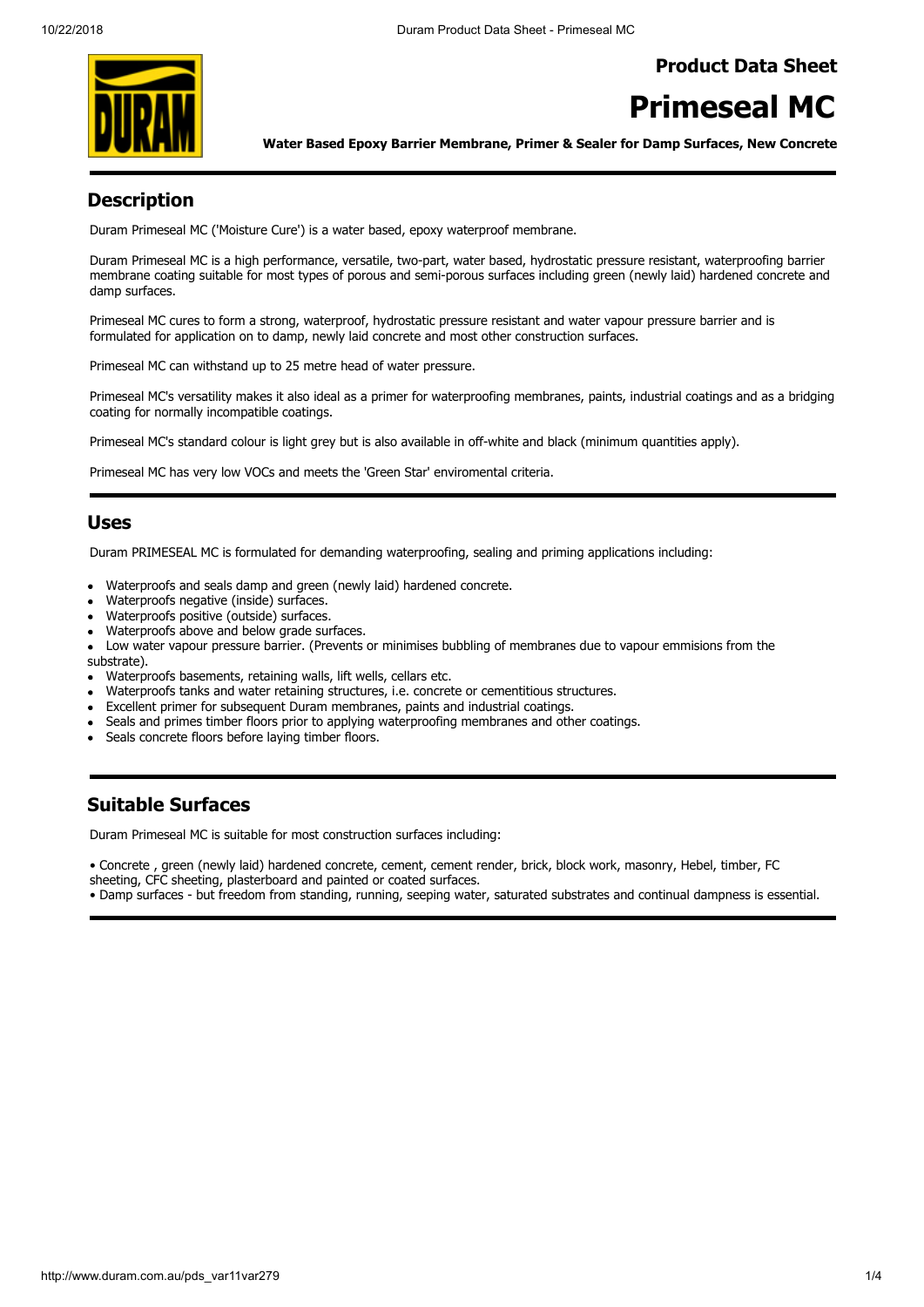# **Additional Uses**

- A general and universal primer on most types of substrates for membranes, paints and industrial coatings.
- A sealer coat over bitumen surfaces to allow the application of solvent and water based waterproofing membranes and other coatings.
- A sealer over damp surfaces to allow the application of urethane based waterproofing membranes.
- An intercoat bridging coating to allow the application of incompatible coatings.
- A primer and sealer of concrete, cement, cement render, timber, brick, block work, FC sheeting, CFC sheeting, plasterboard and bituminous surfaces.
- A primer over bituminous and torch-on membranes so that they can be top-coated or re-membraned.
- Top coat over Duram Crystoflex to provide an attractive colour and finish.

# **Specification**

The information contained in this product data sheet is typical but does not constitute a full specification as conditions and specific requirements may vary from project to project. The instructions should be considered as a minimum requirement but the applicator or contractor must use their skill, knowledge and experience to carry out additional works as may be necessary to meet the requirements of the project. Specification for specific projects should be sought from the Company in writing.

### **Limitations**

Primeseal MC, being an epoxy, has low flexibility and is NOT designed to bridge live cracks or expansion joints. Primeseal MC can be effectively used for sealing inside (negative) wall surfaces, but this should method should only be employed if waterproofing the outside (positive) surfaces is not feasible or inaccessible.

Application Temperature Limitations:

- Between 10ºC and 35ºC.
- Curing Limitations:
- Temperature must exceed 10ºC and relative humidity must be less than 85%.
- If these conditions are not present then artificial ventilation and heating should be used.

• In confined , enclosed areas ventilation should be used to circulate air to enable the evapouration of water from the product.

Primeseal MC is not a permanently trafficable membrane, but suitable for service or trade foot traffic.

Where the product is to be used in hydrostatic water pressure applications, the surfaces on which it is applied must be and remain structurally sound and stable .

### **Benefits and Advantages**

- Primeseal MC is user and environmentally friendly, solvent free and has negligible odour.
- Very low VOCs and meets the 'Green Star' environmental criteria.
- Can be applied to green (newly laid) hardened concrete.
- Can be applied to damp surfaces.
- Is a barrier against low water vapour pressure.
- Non-toxic and non-flammable.
- Can be applied in sensitive areas.  $\bullet$
- Withstands up to 25 meter head of water.
- Easy to apply by brush, roller, squeegee and spray.  $\bullet$
- Quick drying.
- Has excellent adhesion.
- Excellent water barrier.
- Can be used as a primary waterproof barrier on rigid surfaces.
- It will not re emulsify.
- Seals over most existing coatings.  $\bullet$
- Can be used to seal both the negative and the positive sides of the substrate.
- Compatible with all Duram waterproofing membranes and floor coatings.
- Acts as a bleed sealer over bituminous surfaces.
- Excellent primer over torch-on waterproofing products.

# **Precautions in Use**

Primeseal MC is water based and contains very low VOC's and is considered safe to use. However, observe good hygiene and safety practices. The wearing of gloves and goggles against splashes is strongly recommended. Good ventilation is recommended and avoid contact with skin, eyes and mouth. If poisoning occurs contact Poison Information Centre. If swallowed DO NOT induce vomiting, give plenty of water to drink and seek medical advice. If in eyes thoroughly flush with clean water, holding lid open to ensure any product maybe flushed away. If on skin wash with soap and water.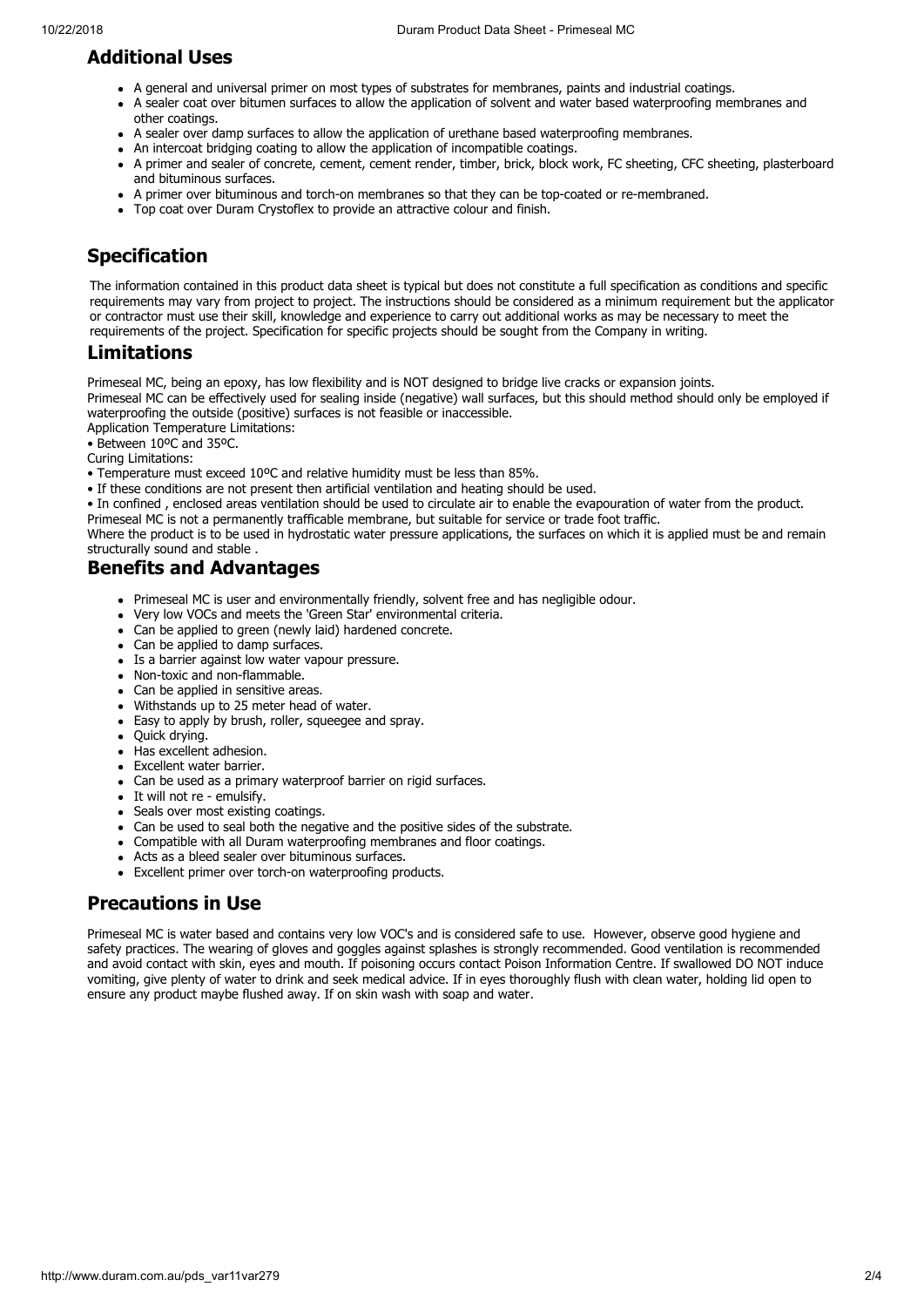### **Priming and Surface Preparation**

Good preparation is essential. Surfaces must be sound, stable, dry, clean and free of dust, loose, flaking, friable material and substances that may diminish adhesion.

To achieve a maximum bond existing coatings, membranes and adhesives should be removed so that the product can bond directly to the substrate.

Holes, gaps, blowholes, honeycombed surfaces and non-structural cracks should be suitably filled and made sound using a suitable non-shrink mortar. If the surfaces needs to be bagged, a bagging mix as follows should be applied to the surface.

#### **Mixing:**

Before combining, each component should be individually well stirred. Then mix equal portions of Part A and Part B thoroughly to a homogenous consistency before application. Avoid undue aeration. Only mix enough product that can easily be applied within 1 to 2 hours or pot life, which may be effected by prevailing climate conditions.

#### **Bagging Primer Mix:**

If a bagging mix is desired or required due to the condition of the substrate, it is important that the following mixing sequence is followed. Before combining, each component should be individually well stirred. Then mix equal portions of Part A and Part B thoroughly to a homogenous consistency. Add 30% water and thoroughly mix and then add sufficient 3:1 sand: cement mix to the Primeseal MC liquid to form a brushable or rollable consistency. Apply to surface, by brush or roller ensuring that the product is worked well in to the surface and that all holes, voids, indentations are properly covered. Allow to dry.

### **Application**

Apply by brush, nylon broom, roller, squeegee or spray, in 2 or more coats, at the recommended application / coverage rate, to produce a uniform, solid coating. The wet film thickness per coat should approximate 330microns (0.33mm).

If applying Primeseal MC to dry concrete, cement, blockwork or Hebel it is recommended that the surface be lightly pre-dampened with a fine water spray before application.

The product should be worked well in to the substrate ensuring that all holes and voids are adequately covered. Avoid pinholes.

The first coat may be thinned up 20% to achieve good penetration depending upon the type, density and porosity of the surface. Generally, this should not be required and if possible should be avoided. However, if diluted, coverage must be adjusted (increased) to achieved net usage and curing times may increase.

If in doubt as to the adequancy of coverage, apply a further coat.

Allow each coat to dry before applying the next.

#### **Coverage**

The stated average coverage rate may vary depending upon type, condition, porosity, texture of the surface and application technique.

As an effective waterproofing membrane or barrier against low water vapour pressure:

- A minimum of 2 coats applied at 3m² per litre per coat.
- If this coverage is not achieved in two coats, an additional coat should be applied.
- The minimum dry film thickness should be 0.33mm.
- The waterproofing properties are enhanced when used in conjunction with suitable Duram waterproofing membranes.

Coverage per Kit Size for 2 Coats:

4 Lt. Kit - 6m² 10 Lt. Kit - 15m² 20 Lt. Kit - 30m²

As a general primer: • 1 coat applied at 3m<sup>2</sup> to 4m<sup>2</sup> per litre per coat.

As a bitumen sealer to enable subsequent membranes or coating to be applied:

• 2 coats applied at 5m² per litre per coat.

As a sealer of a damp surface to allow the application of a polyurethane membrane: • 2 coats applied at 4m² per litre per coat.

#### **Colours**

Standard colour is a light grey when parts A and B are mixed and cures to a semi-gloss finish but dulls off with ageing. It is available in 4,10 and 20 litre kits.

Primeseal MC is also available in black and other colours, by special order and minimum quantities may apply.